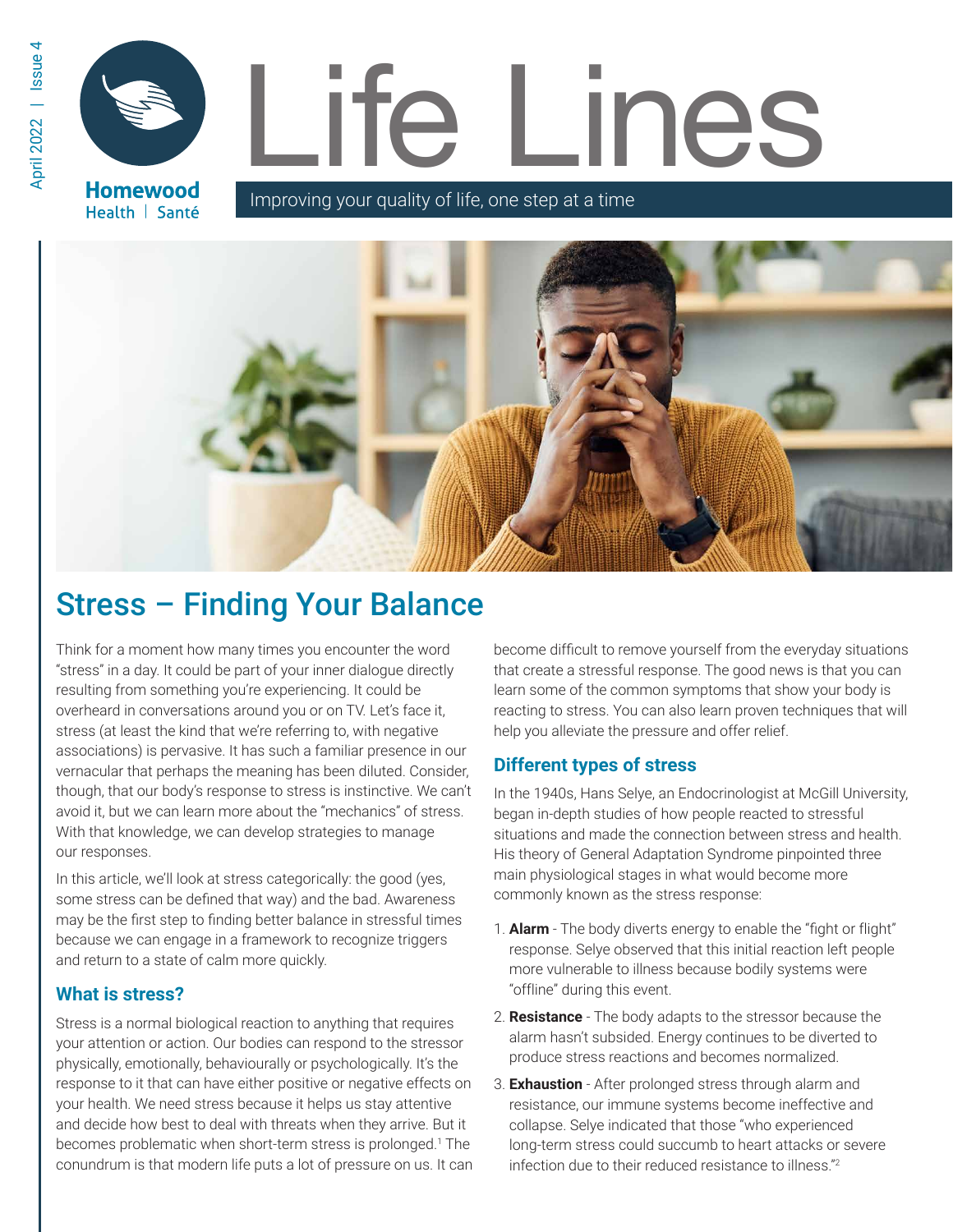As these studies continued, they organized stress into four primary types: sacute, chronic, episodic acute and eustress.3

#### **Acute**

- Short term
- Positive or negative
- Encountered most frequently (day-to-day)

#### **Episodic acute**

- Acute stressors that become part of life
- Stressful episodes string together and are almost normalized

#### **Chronic**

- Always present and may seem inescapable
- For example, relationship stress or work stress
- May be caused by traumatic experiences as a child or adult

#### **Eustress**

- Positive stress that is fun and exciting
- Can keep you energized
- Provides you with surges of adrenaline

#### **Why do you react to stress the way you do?**

Have you ever wondered why some people can keep their cool during stressful situations while others fall apart or don't notice anything at all? Differences in the stress gene can result in someone having either an overactive or underactive stress response. So, reactions can be influenced, in part, by a combination of your genetic makeup and life experiences. Learning about good or bad stress reactions can help you understand and manage stressful situations. Stress that inspires you, motivates you, or helps you enhance your performance is generally viewed as good. On the other hand, being anxious or confused, having difficulty concentrating, or having a hard time maintaining consistent performance are categorically associated with bad stress.

#### **What about Post Traumatic Stress Disorder (PTSD)?**

Traumatic life experiences can also trigger an extreme and often debilitating stress response known commonly as Post Traumatic Stress Disorder (PTSD). While we tend to think of adults as the ones who have stress invade their lives, it's essential to consider that children are equally affected by stress. People living with PTSD may have lived experiences that cause them to react with crippling fear because of their associations with frightening or disturbing situations. Adults may find that they need to remove themselves from specific situations to avoid harmful memories and associations. Children could show sleep disturbances, fear of being alone or in certain places, or even re-enactment through play. Sometimes, we may not even be aware that a traumatic event occurred in our history. Research into trauma shows that

our bodies and brains can retain the images, sounds, smells, and emotions present at the time of the event. We can be instantly transported back, resulting in a stress response. Trauma can have far-reaching effects. Studies show that childhood trauma events can manifest as chronic stress in adulthood.4

#### **What happens in your body when you experience stress?**

Stress affects your body, your mood, and your behaviour. During a stress response, the following may occur:

- 1. The hypothalamus at the base of your brain senses danger.
- 2. Your nerves send signals to your adrenal glands (on top of your kidneys).
- 3. Those messages quickly release a flood of chemicals and hormones such as adrenaline (also known as epinephrine) and the primary stress hormone cortisol.
- 4. Your heart rate increases, sending a rush of blood to your muscles and other organs, preparing your fight/flight (or freeze) response.
- 5. Your breathing increases, and you start to sweat.
- 6. Your body stops all insulin production to allow your muscles to be ready to use glucose fast (to flee).

The intensity and duration of stress reactions can increase your risk of developing mental and physical health problems. Frequent stress can be a contributing factor to a host of health conditions, including, but not limited to:

- Diabetes insulin resistance
- Hypertension damaged blood vessels
- Heart attack or stroke stress increases the risk of occurrence

#### Stress has also been linked to:

- Headaches
- Substance use problems
- Anxiety, depression
- Insomnia
- Weight gain
- Changes in mood, energy, and libido
- Hair loss
- Muscle tension, especially in the neck and shoulders
- Grinding teeth, gum disease
- Ulcers and digestive system issues such as diverticulosis/diverticulitis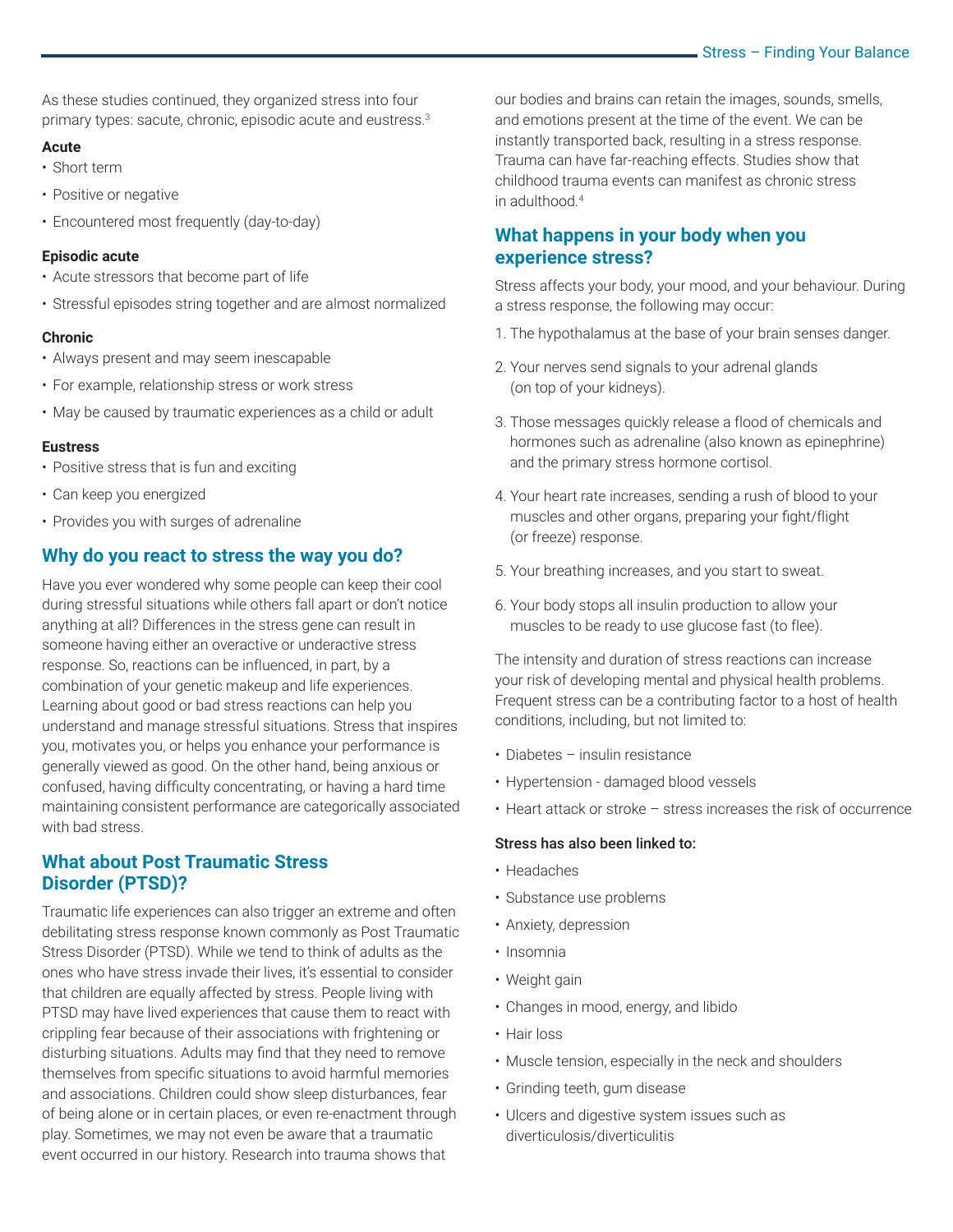# **What are some of the best things to do to reduce stress quickly?**

Remember that our stress response floods our bodies with chemicals and hormones. We need to flush them from our systems to counteract the effects of the fight/flight/freeze response to regain control. There are three actions that may provide almost immediate relief.

- The first is to move. Exercise releases endorphins into your bloodstream even after only one minute of activity.
- The second is to become aware of the connection between your mind, body and breathing. Meditation and other mindfulness practices such as yoga and tai chi teach you to introduce calm voluntarily by becoming more aware of your senses and body movements.
- The third is to listen to calm music to lower blood pressure and reduce cortisol.

# **What are some ways to manage long-term stress?**

You can take a proactive approach to manage stress by setting boundaries in your work, personal life, and community. These tend to be sources of acute or chronic stress. Taking stock of how you feel, then adjusting your behaviours can eliminate or alleviate self-imposed pressure. One clinical psychologist observed that "we don't help anyone by getting burnt out and needing care ourselves. It is what makes these boundaries so important. We have to decide how much we can give to our friends, family and communities before we stop to recharge our own batteries with time away."5

- Consider planning your tasks and finishing your workday at a specific time. You can also commit to eating well and exercising by scheduling time for them in your calendar and tracking how frequently you complete them.
- On the personal front, be aware of friends that drain you. When you find that you are always the one who is listening, let them express themselves but tell them that they need to reciprocate. You may also feel better by reducing the amount of time you spend viewing screens and aimlessly scrolling through social media posts. Instead, get in touch with your creative side. You'll feel more productive and reward yourself with personal growth.
- Many times, we're stretched too thin. Allow yourself to skip community events guilt-free. Take up a new hobby or permit yourself to do something you love in the time that you would have spent doing something else. You don't need a full social calendar. If something makes you feel uneasy, listen to your instincts. It's okay to disconnect or change the format.

# **What about the often-elusive notion of balance? Is it achievable?**

We're told that it's crucial to find a balance between our work and personal lives, two competing priorities. There are times when one will demand more time and attention than the other. It may not be entirely realistic to imagine that you can devote equal attention to both. Instead, consider that finding balance may not be the ideal approach. Focusing on finding harmony so that everything in your life can co-exist can be a less stressful approach. The notion of harmony "invokes the idea that you should enjoy work and life at the rhythm that makes the most sense for you and what's taking place in your life at any given time."6 A happy product of shifting the focus from balance to harmony is a revival of creative thinking, problem-solving, and planning, reducing procrastination and learning to be better at asking for help.

Harmony also gives you room to find your passion. For example, you can envision your dream job, but also consider doing something that you always wanted to try but talked yourself out of doing. You can also revisit some of your favourite things. Think about what you enjoyed when you were young. Consider trying something related but different from something you already know how to do. These visioning exercises allow you to flex your brain to find some inspiration.

## **Good wellness practices and habits can help**

When you strive to incorporate better wellness in your life, you become more self-aware and better able to control responses and reactions. It's developing a habit of being kind to yourself, otherwise known as self-care. Start by reviewing how much you are taking on. Could you do things differently? Perhaps more leisurely? Consider whether you need to be the one doing a particular task. You can start by building good habits systematically to help you reduce stress, such as:

**Get good sleep.** Good sleep hygiene includes having a calm space and a dark, cool room. Set yourself a respective bed time and remove electronics to reduce blue-light emissions and radio frequencies that can affect your brain and your ability to get to and stay asleep.

**Nutrition.** Avoid caffeine, especially before bedtime. Instead, try drinking green tea, which releases theanine to calm your nervous system.

**Exercise.** Working out doesn't need to be done in a big session at all. Just move! Even 10 minutes at a time can add up over a day. If you can't find 10 minutes, go for a two-minute walk.